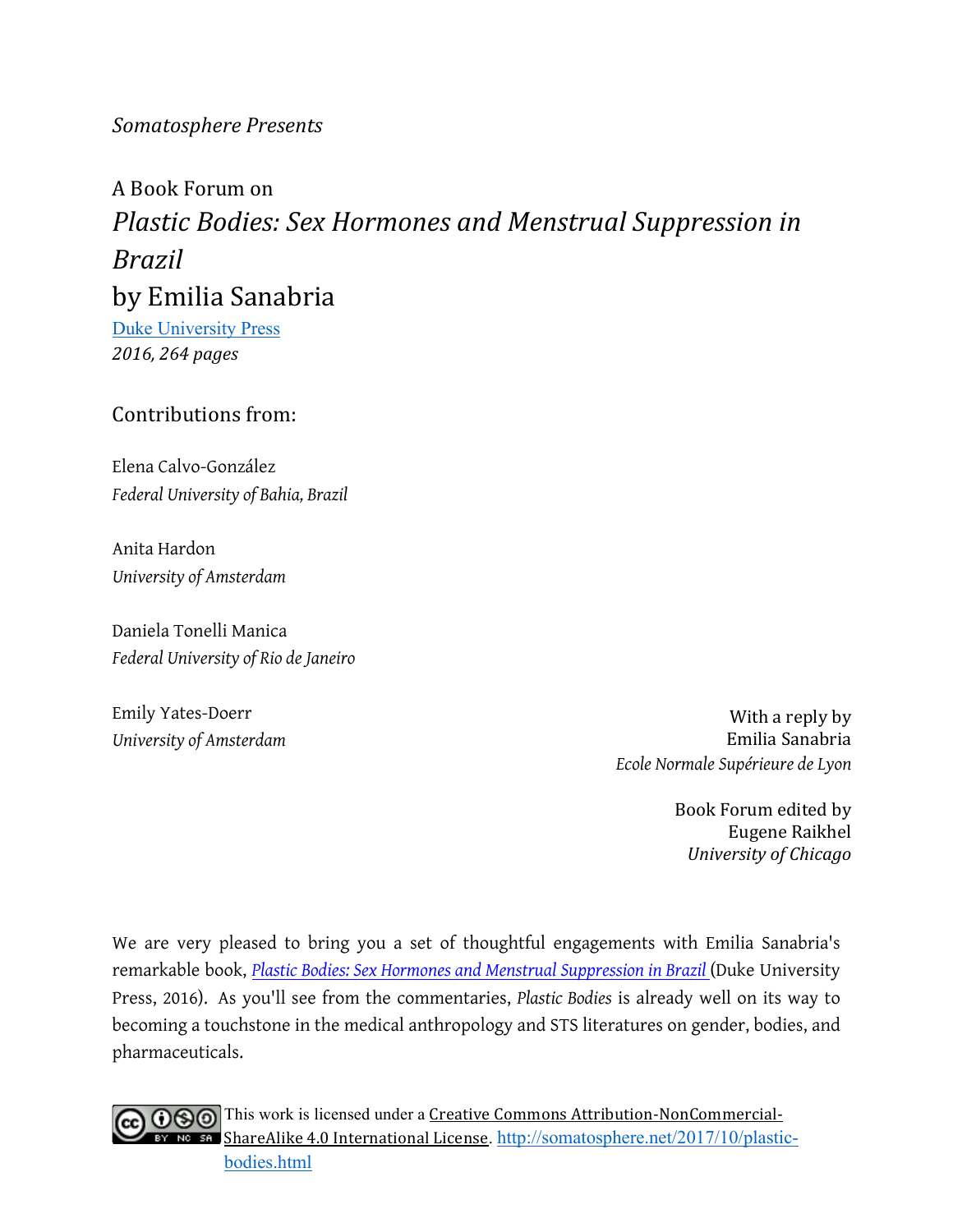## Plastic Bodies, plastic lives: ambiguity, corporality and change in Brazil

ELENA CALVO-GONZÁLEZ *Federal University of Bahia, Brazil*

*Plastic Bodies* powerfully convinces us that Bahians do not conceive of their bodies as a given, already constituted thing. Rather, they are understood as an on-going project, never finished, and always capable of undergoing (yet more) transformation. Bahians don't seem to shy away from transformation, be it in terms of their bodies or, in general, in their lives. As a long-term resident of Salvador myself, I remember a visit I received from a North American friend who returned to the city, where she had lived for twenty months, after having been away for over a decade. After catching up with all her acquaintances, she confided in me that she was feeling as if her life during that period of time had been ten years, whereas that of her Brazilian friends seemed to have lasted, at the very least, double that: "they all changed so much, careers, jobs, partners, hobbies…the one thing that didn't change was their looks, they all looked pretty much as they did ten years ago!" Bahians embrace change, within their bodies, in their lives, and in their embodied life. Plastic bodies for plastic lives, lives too caught up undergoing and effecting all these changes to completely adhere to what we could call "western" expectations of continuity and essence. At the same time, and as my friends' remark on her Bahian friends' unchanged looks show, it is not as if there aren't certain social pressures at play that constrain the possible changes these bodies can or, at least ideally, should undergo, particularly with regards to the public ageing of women something that *Plastic Bodies* also reminds us about throughout the text. And yet, when it comes to on-theground practices regarding the body, things are not necessarily a matter of either/or, which leads me to bring up the central role that ambiguity has in Brazilian every day life. Take for example the nonchalant way with which a woman at a relatively refined restaurant loudly condemns a fellow diner's food choice on the grounds that it could give her diarrhoea, which contrasts with the efforts, narrated by Emilia, taken by women in general to publicly manage and hide their menstruation. While the materiality and sensuousness of bodies is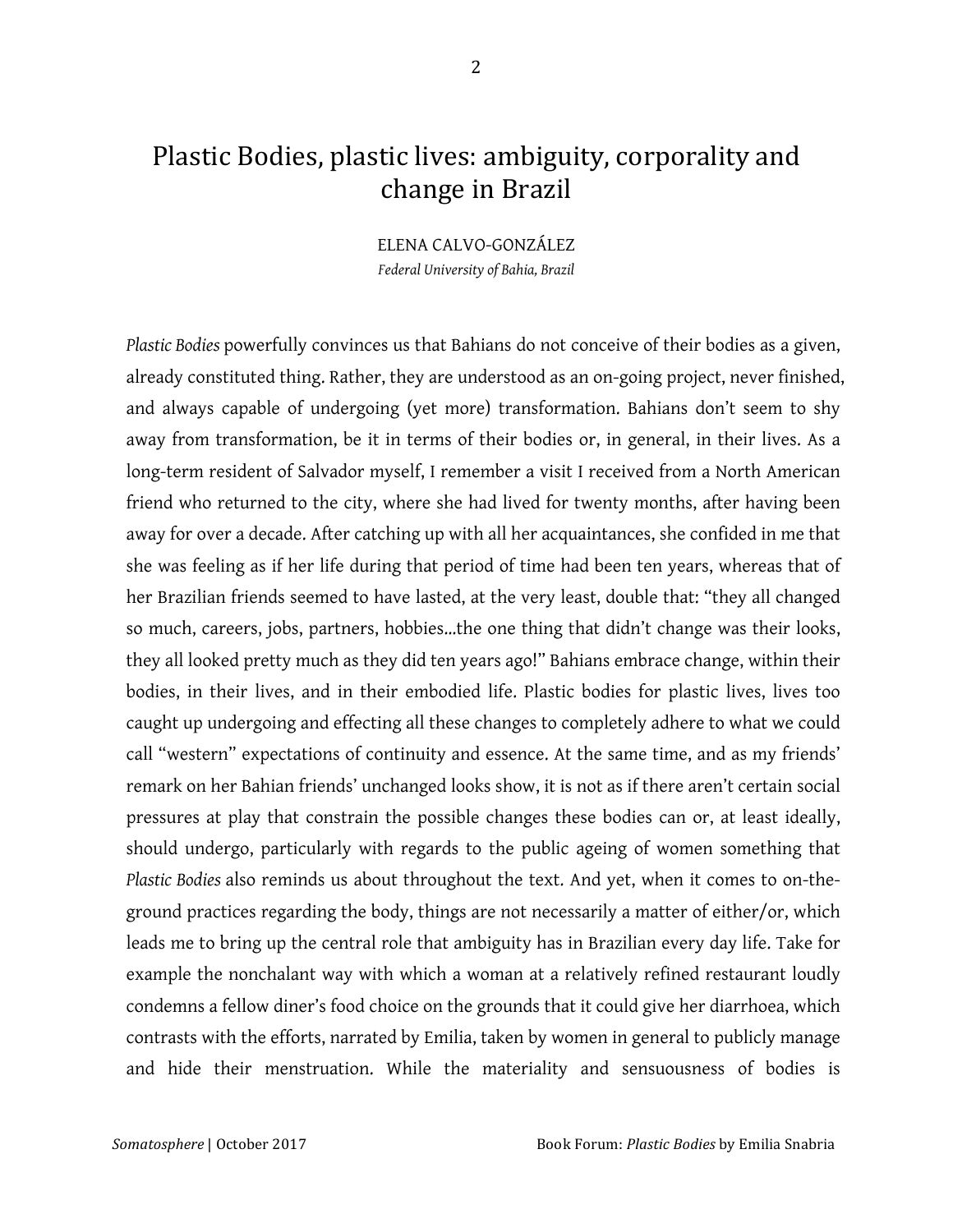acknowledged in public, those very same bodies, their boundaries and movements, are also under constant scrutiny, open to receiving either social approval or reproach by others. Skin colour or facial features, hair, demeanor and mannerisms, can be read by others as markers of class, race and gender, all deeply observed and taken into account in everyday relations, normally being acknowledged in subtle and non-verbal ways, in interactions both within and between social classes. The way these bodily readings actually affect and determine social exchanges is also not clear-cut and final: ambiguity is also very much at play, with no definite social script that all actors involved can consistently follow. The end result is what *Plastic Bodies* very fittingly portrays: how materiality, excess and ambiguity feature in Brazilian everyday life, lived through bodies that are constantly negotiating how they are perceived, and the effects that this has on ideas about bodily plasticity.

> *Elena Calvo-González is currently a Lecturer at the Faculty Postgraduate Programme of Social Sciences at the Federal University of Bahia, Brazil. Her work is set at the intersection between Anthropology of Science and Medicine, Political Anthropology, Science and Technology Studies, and Race Relations. For the past decade she has researched the ways in which biomedicine, particularly how low-complexity medical technologies, medical knowledge and clinical encounters, are involved in the reconfiguration of ideas about 'race' and bodily difference in general.*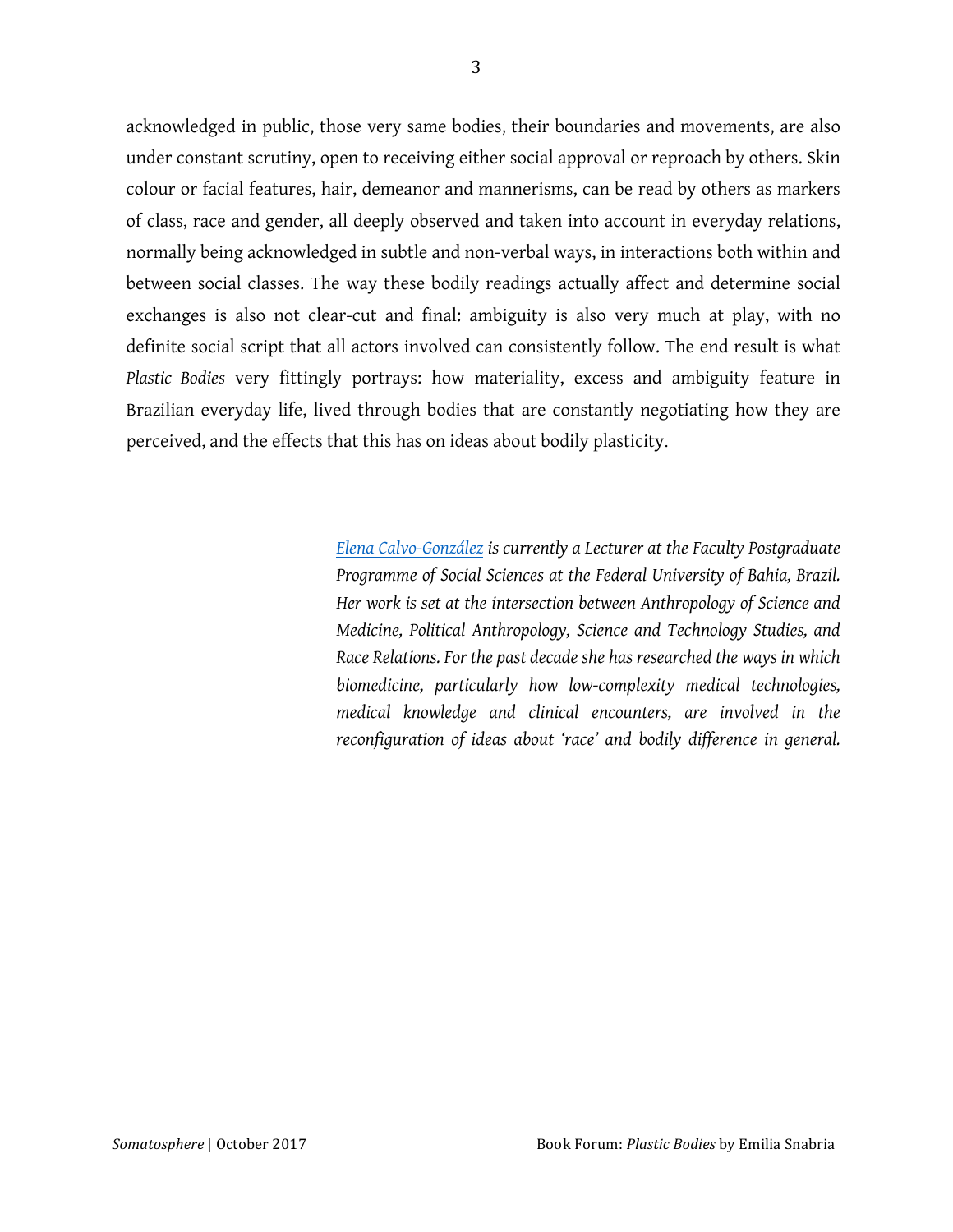### Fluid!Hormones

#### **ANITA HARDON**

*University+of+Amsterdam*

In *The Social Lives of Medicines*, my co-authors and I argued that the efficacy of pharmaceuticals is multifaceted, consisting of material as well as social/meaning efficacies. While material efficacy is located in a drug's pharmaceutical content, its meaning effects are related to culturally specific expectations of the drug's effects. The latter—acknowledged by medical researchers and practitioners as "placebo effects"—are not attributed to a drug's material content. Social efficacy, we argued, involves the relational context in which medicines are used, for example by a mother treating a child with cough syrup. The cough syrup not only suppresses the cough; it also calms the child and projects to neighbors and family members the provision of good care. In emphasizing the sociality of medicines, we sought to understand how efficacy is shaped by "common social experiences in the context of social relations" (Whyte, van der Geest and Hardon 2002: 169).

Emilia Sanabria, in her earlier work (2009) as well as in this monograph, has criticized this conceptualization of efficacy, arguing that it leaves the materiality of pharmaceuticals undertheorized. She states that her book critically engages with our approach "from the perspective of its tendency to take the object for granted, and to not attend to the absorption, dissolution, or enmeshment of the things into bodies in which they become efficacious" (Sanabria 2016: 40). Inspired by Tim Ingold's call (2012) for social scientists to study the properties of things and how they change as they move, not only through space and time but also through the body, "sustained thanks to the continual taking in of materials from its surroundings, and in turn, the discharge into them, in the processes of respiration and metabolism" (Ingold 2012: 438)-Sanabria approaches bodies as porous and plastic, in the sense that they both "receive and give form" (Sanabria 2016: 40), and shows how the properties of drugs are tinkered with by users, doctors and pharmacists, producing multiple efficacies.

Sex hormones are good things to think with. In Brazil as well as elsewhere, they are widely used and prescribed to regulate fertility. Anthropologists have shown how the properties of sex hormones are tinkered with by consumers around the world for all kinds of off-label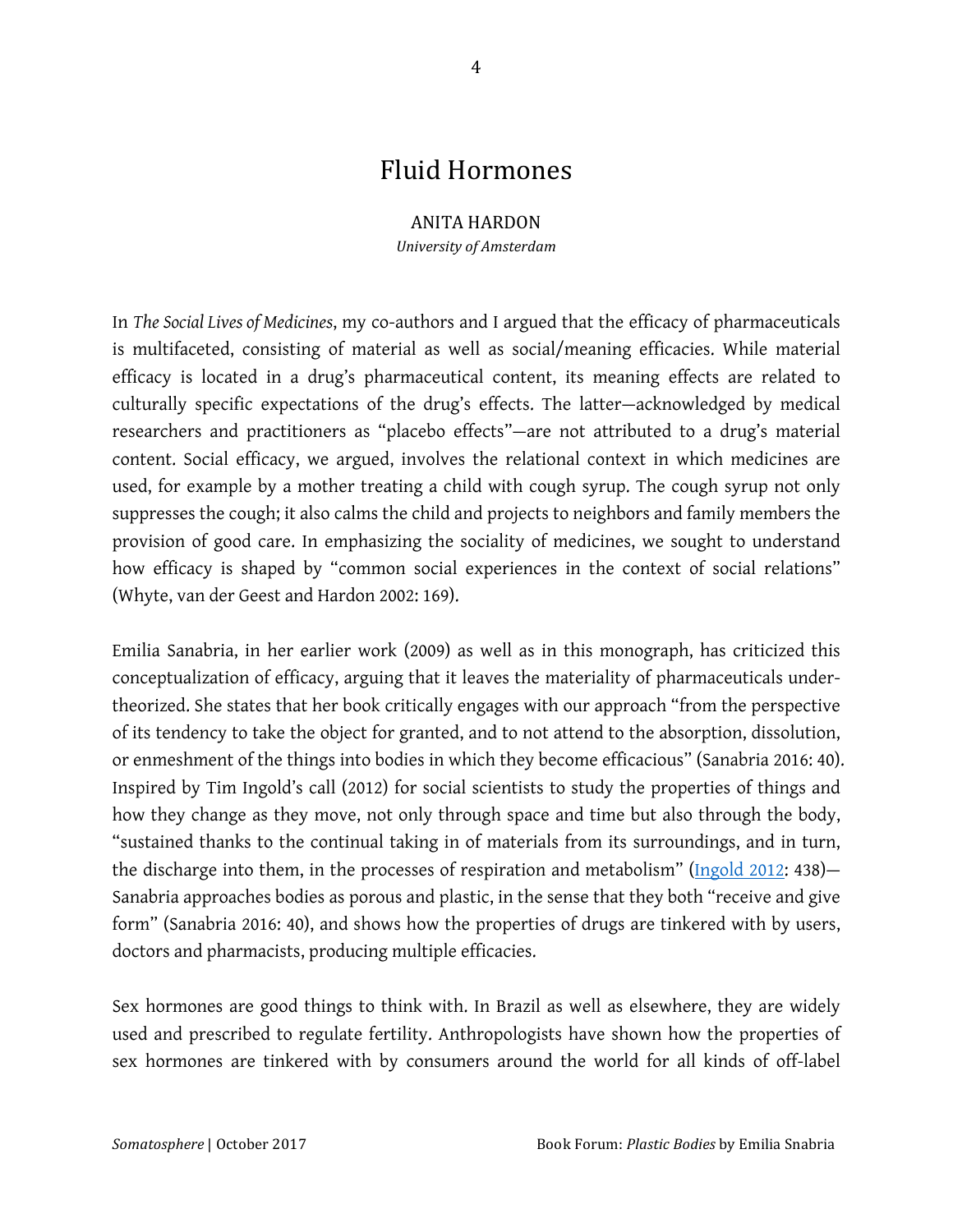purposes, including delaying menstruation, inducing abortion, enhancing skin and growing breasts. Consumers adjust dosages and administration forms, while situated notions of efficacy travel by word of mouth. For example, in Indonesia, Nurul Ilmi Idrus and I observed how maleto-female transgenders use contraceptive pills and injectable hormones to "feminize" their bodies using large quantities of contraceptive pills alongside hormonal injections. Each of our informants balanced side-effects (headaches, nausea and lack of libido) with desirable efficacies (Hardon and Idrus 2014). Science and technology scholar Nelly Oudshoorn (1996) has shown how these user practices have influenced reproductive research, which aims to develop a "cafeteria" of hormonal methods involving multiple routes of entering the body (through vaginas, as implants, and as injections in addition to the oral route).

Sanabria's ethnography suggests that Brazil is the epicenter of innovation in the field of hormonal drugs. Here, leading gynecologists and reproductive scientists have been at the forefront of experimentation, attentive to a wide range of user desires. Different mixes of hormones are prescribed by gynecologists and produced by so-called "manipulation pharmacists" to achieve specific kinds of sexual and reproductive selves, while pharmaceutical companies are producing contraceptives with a wide range of properties including suppressing menstruation and relief from acne. Sanabria shows how doctors emphasize the benefits of sex hormones—enabling women to stay young and sexually active—while discounting side-effects such as headaches and weight gain.

While medical anthropologists have widely studied the use of sex hormones and STS scholars have investigated their making, I have yet to come across a single monograph that combines the two, showing how the efficacies of sex hormones are continuously articulated and rearticulated through intertwined and situated processes of consumption, manufacturing, selling and prescribing. I am fortunate to have recently elaborated this approach with Emilia Sanabria in a forthcoming review, in which we call on anthropologists to examine pharmaceuticals as things that enter bodies, disintegrate and flow back into environments, while being reflexive about how we mobilize biomedical models and ecological understandings and for what ends (see Hardon and Sanabria, forthcoming 2017).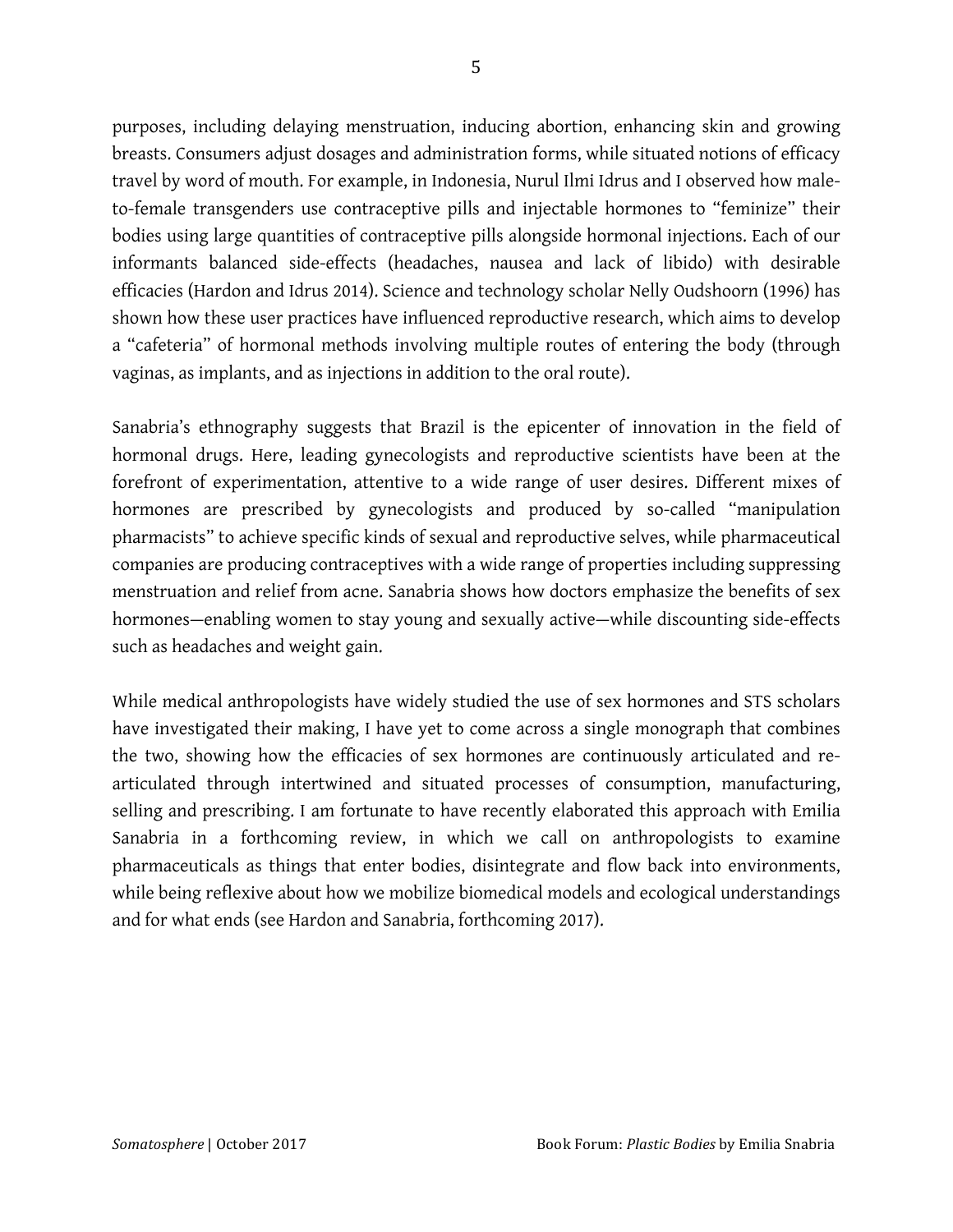### Works cited

Hardon A., and N.I. Idrus (2014). "On Coba and Cocok: Youth-led Drug Experimentation in Eastern Indonesia." *Anthropology of Medicines* 21(2): 217-29.

Hardon, A., and E. Sanabria (2017). "Fluid Drugs: Revisiting the Anthropology of Pharmaceuticals." *Annual Review of Anthropology*.

Ingold, T. (2012). "Toward an Ecology of Materials." *Annual Review of Anthropology* 41: 427-42

Oudshoorn, N. (1996). "The Decline of the One-Size-Fits-All Paradigm, or, How Reproductive Scientists Try to Cope with Postmodernity." In N. Lykke and R. Bradotti, eds. *Monsters, Goddesses and Cyborgs: Feminist Confrontations with Science, Medicine and Cyberspace*, pp. 153-172. London: Zed Books.

Sanabria, E. (2009). "Le medicament, un object evanescent: essai sur la fabrication el la consummation des substances pharamceutique." *Techniques et Culture* 52-53: 168-89.

Whyte, S.R., S. van der Geest, and A. Hardon (2002). *Social Lives of Medicines*. Cambridge: Cambridge University Press.

> *Anita Hardon is a Professor of Anthropology at the University of Amsterdam, where she also serves as the Co-Director for the Institute for Advanced Studies. She has published widely on the anthropology of pharmaceuticals; immunization; new sexual and reproductive technologies; and AIDS therapeutics. Since 2012, she has directed "Chemical Youth," a multi-sited comparative ethnography which aims to understand what chemical and pharmaceutical substances, and not only illicit narcotics, 'do' for youths.*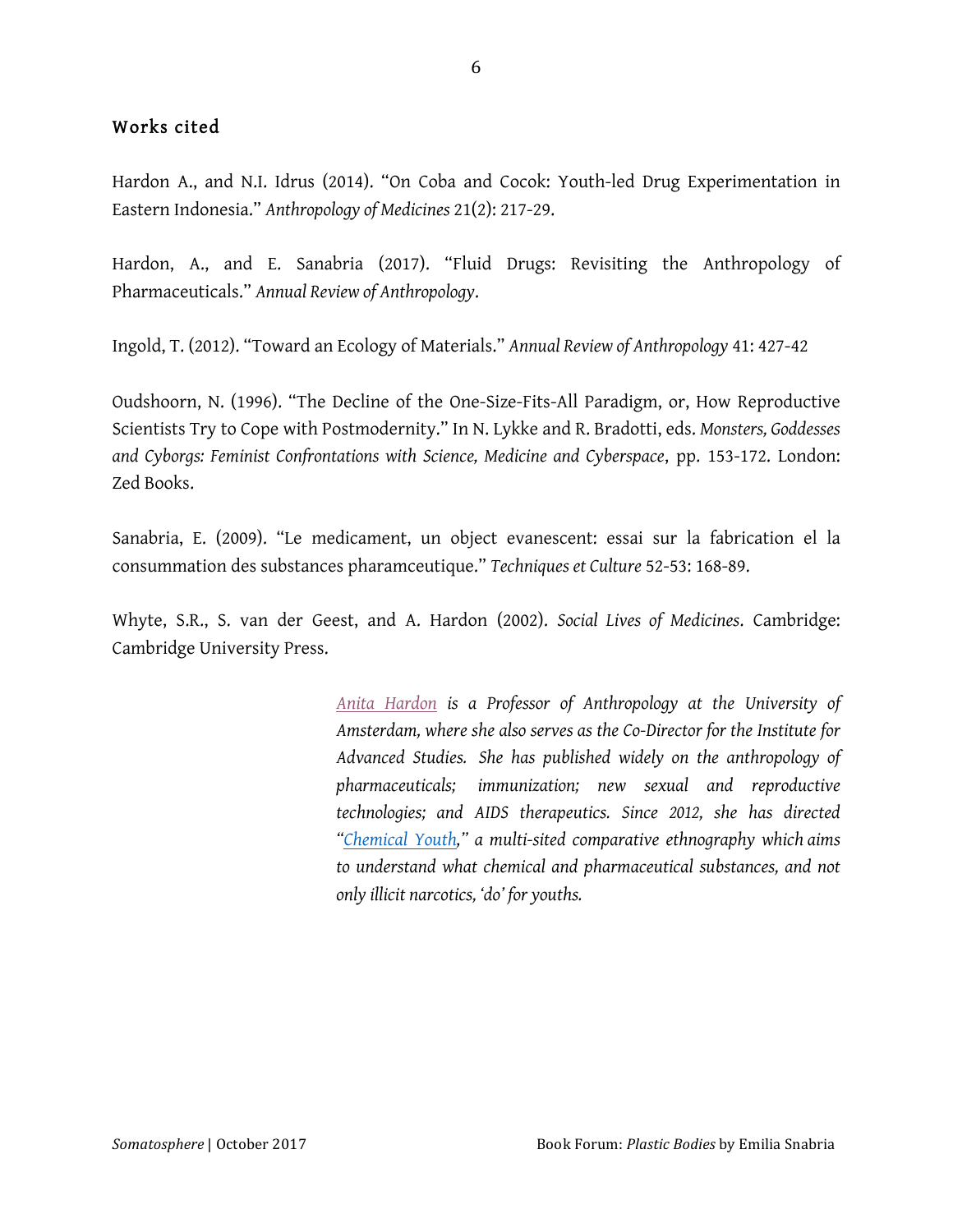## How to deal with the politics of body plasticity?

DANIELA TONELLI MANICA

*Federal University of Rio de Janeiro*

*Plastic bodies* is a required read for researchers interested in anthropological approaches to issues such as the body, health, gender, technoscience, biomedicine and pharmaceuticals. Emilia Sanabria's ethnography of different substance flows such as sex hormones and menstrual blood in Bahia, Brazil, explores the idea of "body plasticity", a concept inspired by Catherine Malabou.

It is not by chance that the book opens and ends with Elsimar Coutinho, the Bahian MD who is locally and internationally known for his involvement in the development of a series of contraceptive technologies to suppress both menstruation and ovulation. As one of the main proponents of menstrual suppression through the continuous use of synthetic sex hormones, Coutinho argues that contemporary menstruation is a "social" phenomenon due to its efficacy in the control of women's fertility in "modern" societies. According to him, in "nature" females don't menstruate – which situates menstrual suppression through the use of sex hormones as a sort of "paleofantasy" technique that aims to restore, through technology, female bodies to their alleged "natural" state.

As Sanabria discusses in the book's introduction, the development of the pharmaceutical industry and hormonal contraceptive methods in the second half of  $XX<sup>th</sup>$  century made it possible to "manage" sex hormones and menstrual blood. The image chosen for the book's cover, for example, draws attention to the birth control pill's pause or placebo pills that mimic monthly bleedings. Although the technical possibility of menstrual suppression was only explored by the global pharmaceutical industry near the 2000s, many Brazilian women have experienced long-term hormone-induced menstrual suppression since the 1970s, possibly due to Coutinho's local importance and influence.

Sexuality and biological reproduction, as we learned from Foucault, are very political matters. When crossed intersectionally, that is, considering not only gender, but also race and class, the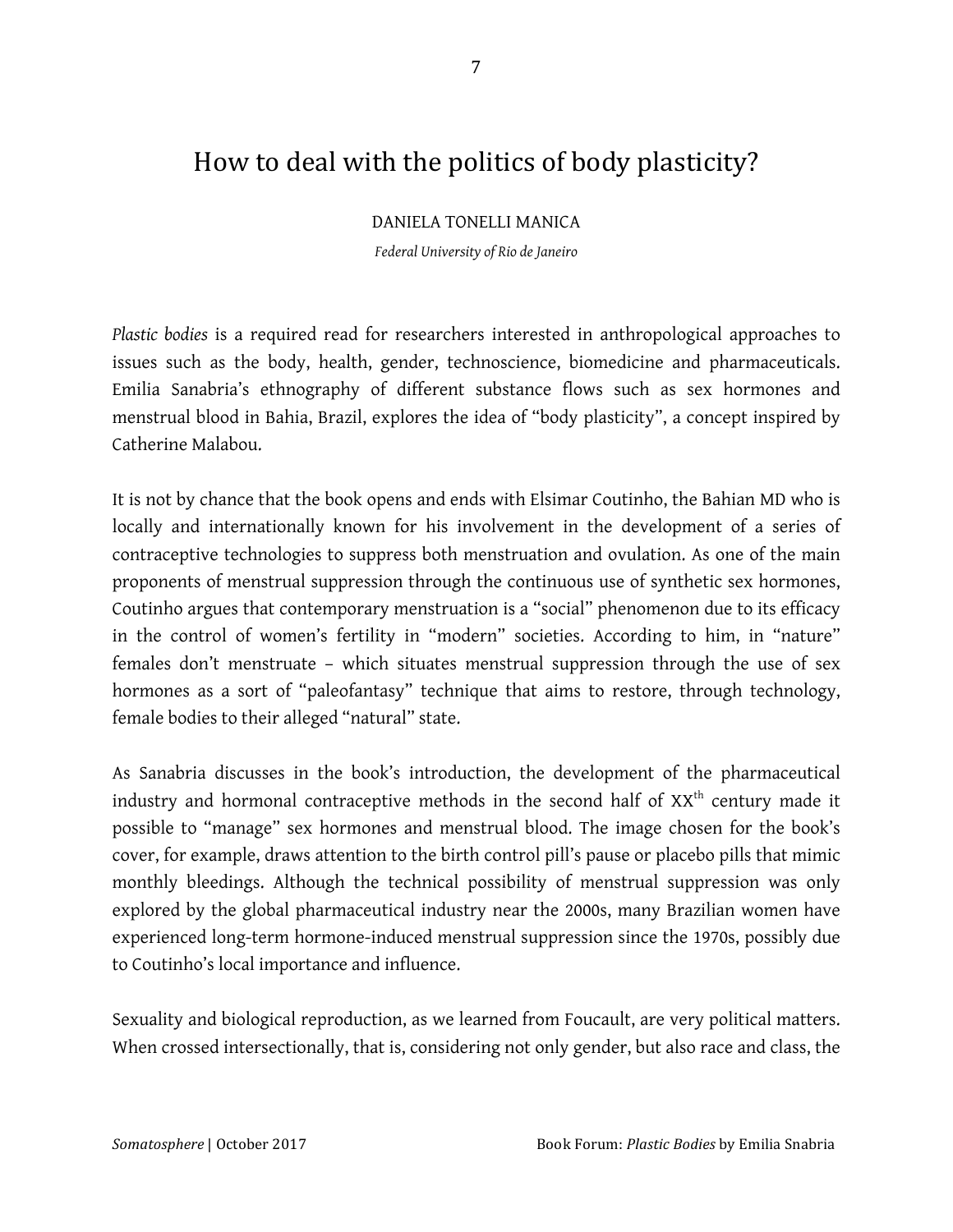discussions become even more politically charged. Subdermal implants, for example, faced tenacious opposition from feminist and black-feminist movements in Brazil, both, as they were being developed, and in their early stages of use (in clinical trials, family planning programs and/or commercialization in private clinics). How feminist movements dealt (and deal) with contraceptive technologies and the medicalization of reproduction continues to be of central importance today. How should we think about biomedical interventions such as sex hormones? Should our bodies be less plastic, and more closed?

Indeed, bodies and substances are not put in relation to one another arbitrarily. Instead, they are mingled according to very different biopolitical criteria. In order to consider what Sanabria argues to be the malleability and plasticity of Brazilian bodies that renders their "openness to intervention" (p. 6), certain connections must be considered. For example, between substances (sex hormones in different forms and shapes), projects of population control and nationbuilding (the "modernity" project in Brazil) and biopolitics (which lives are valuable and welcomed, and which are dispensable).

In a very thought-provoking text, Sanabria follows both "hormônios" and menstruation. Her work sharply addresses racial, class and gender issues without falling into the trap of taking them as a given, or fixed condition situated in the body (in the case of race and gender, especially). These differences and inequalities appear throughout her work as she narrates the circumstances witnessed during her research, and tries to situate her interlocutors' narratives.

Sanabria's work is innovative and inventive, responding to the impacts of neomaterialism, feminist studies of science and the "ontological turn" in anthropology. Instead of taking the bodies' frontiers for granted, Sanabria prefers to focus on the very process of their making. This is a great contribution to contemporary studies of the body, for it represents a wellsucceeded effort to think about bodies in flux with the world and their materiality, plasticity and malleability. They are living bodies, in action and in context. Her book goes beyond the vision of bodies as given entities, considering their agencies and as parts of the assemblages that compose vital and post-human processes. This includes different engagements with technoscientific artifacts, such as the sex hormones.

In Chapter 3, we learn how *travestis* from Bahia make use of some of these artifacts (estrogens, mainly) to overcome expectations of sexual dimorphism and gender identity based on stable corporeal forms. As Sanabria beautifully shows, the material potency of hormones exceeds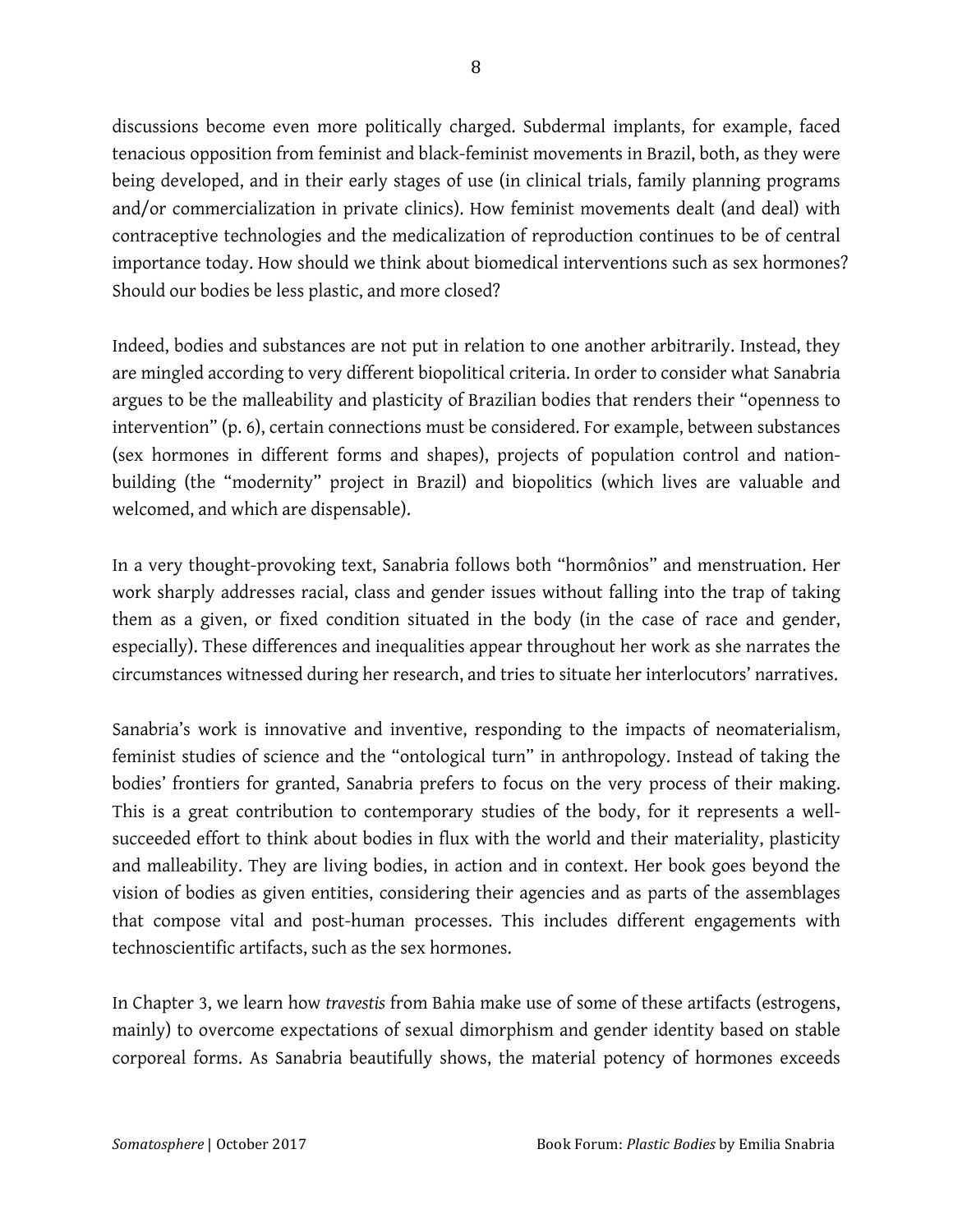their "gender-microfascist" prescription – as Preciado might put it. Once the bodies are considered open to different flows, bodily modification can be performed on a molecular level by a (subversive) use of these substances. In this case, to feminize a male body.

I find the idea of an "excess" of potencies of a technological object – that is, in this case, the off-label properties of sex hormones – as very stimulating to explore and to engage with politically. We might attribute, as the *travestis* show, a political positivity to sex hormones' agency in terms of gender and sexuality, by questioning heteronormativity and the two-sex model. On the other hand, it is this very same "excess" of potency that compounds the basis for classifying "collateral" or "side" effects of a medication or substance.

Her book made me think if it is not this same potency or agency of sex hormones that haunts us when white-well-settled-powerful men such as Coutinho express their confidence in the strength and appeal of this technical object among women. With a trajectory marked by gender, class and race privileges, that I address in my doctoral dissertation, Coutinho defines contraceptive hormones that suppress menstruation as libertarian artifacts at women's disposal because he knows that most Brazilian women are trapped in a beauty and bodycentered heterosexual subjectivity. Based on numerous patient stories, he knows the perversities reproductive life may cause to (often black) poor women's lives, the difficulties menstruation and maternity in general represent to working women in a context of competition, reduction of labor rights and scarce resources. He also knows how much (often white) upper-middle class women are willing to pay to "enhance" their sexual desire, body attractiveness and to have their fertility and sexuality controlled in molecular terms, with the help of convenient subdermal capsules changed every other semester. He knows the power and ability of contemporary and local biomedicine to solve such problems, although he prefers to dodge discussions about the problems (side/collateral effects?) they may cause.

What is stimulating about this "excess" of agency has to do with the discomfort Sanabria expresses at the end of the book with positions like Coutinho's and the usual academic and social movement responses to this expansion of biomedicalization and the pharmaceutical market: pure and absolute technophobia doesn't solve the problem. As Donna Haraway made clear when she brought the figure of cyborgs to feminist-marxist theoretical/political stage, there is no point of "pre-artifice" to which we can return and no way to refuse being part of this global-contemporary process. We have to "stay with the trouble". And yet, from within, be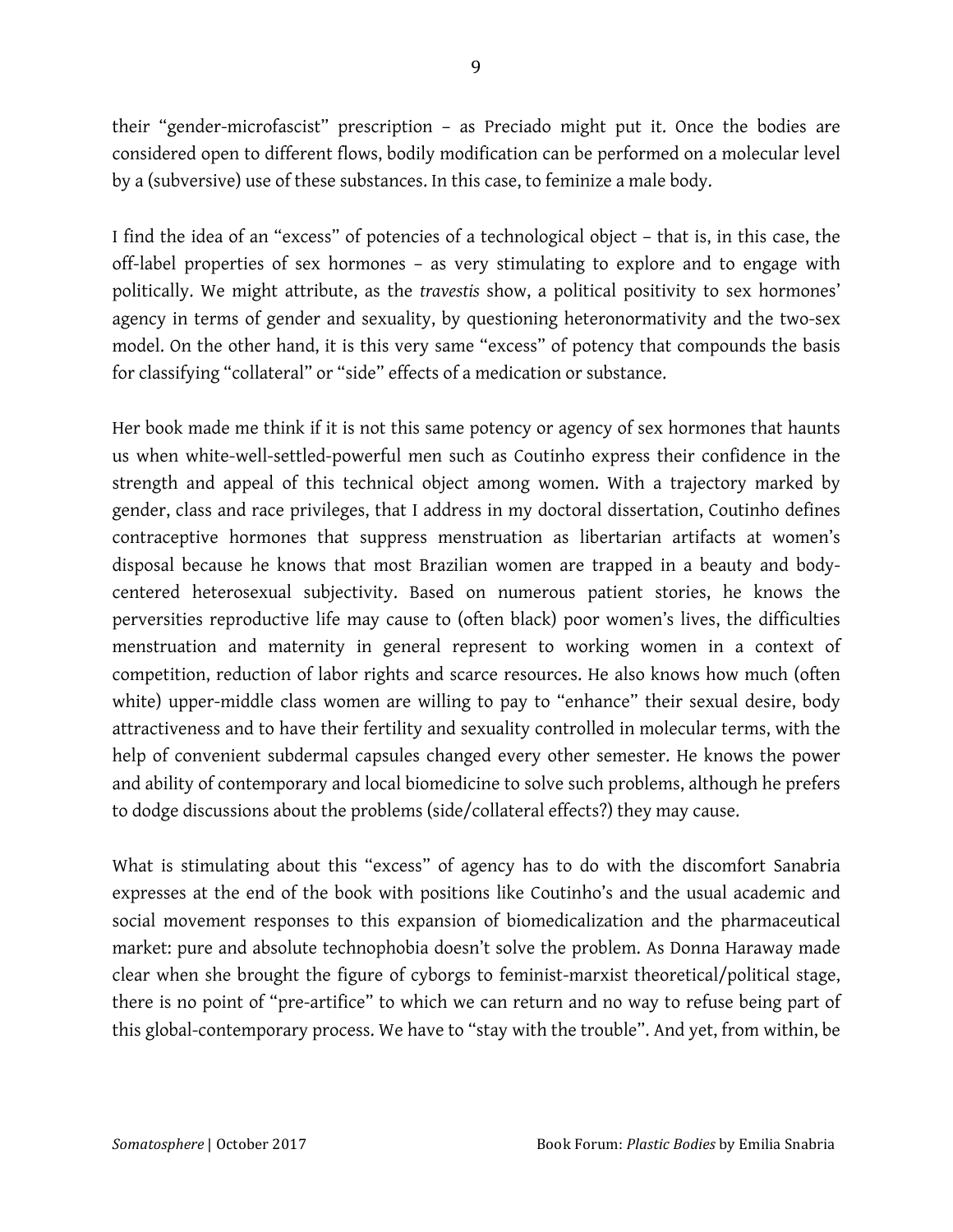able to forge detours and escape routes. We need to give better answers to the question of how to deal with the politics that rely on, and take advantage of, certain bodies' plasticity.

The stabilization of technical objects such as sex hormones in Brazil (or any other context within reach of pharmaceutical markets) has to be thought about critically, and ethnographically addressed, to reveal its technopolitics and the complexities involved. In this sense, *Plastic Bodies* is disturbingly accurate to disclose how Brazilian bodies engage multiple agencies within public and private health policies and institutions; biomedicine and its biopolitics; pharmaceutical markets; gender, sexuality and reproductive expectations; and race and class tensions. Sanabria proves menstrual blood, its suppression, and sex hormones are viscerally important to any analysis of life dynamics in a contemporary world – a welcome contribution for such violently conservative, xenophobic and misogynistic times.

> *Daniela Tonelli Manica has a PhD in Social Anthropology from the University of Campinas, São Paulo, Brazil. She hopes Brazilian public universities will survive Brazil's recent state coup, so she can continue to be an Adjunct Professor in the Cultural Anthropology Department of the Institute of Philosophy and Social Sciences at the Federal University of Rio de Janeiro (IFCS/UFRJ). She is also a professor in the Sociology and Anthropology Post-Graduation Program at IFCS/UFRJ, where she cocoordinates the LEIC, Laboratory of Ethnographies and Knowledge Interfaces. With Suely Kofes, she organized the collection of essays "Vida & Grafias: narrativas etnográficas, entre biografia e etnografia". She is currently (2017), a post-doctoral researcher at the Department of Scientific and Technological Politics in the Institute of Geosciences at Unicamp, where she is revising her PhD thesis for publication as a book, and conducting ethnographic research with Brazilian scientific laboratories that are trying to develop "stem cells" out of menstrual blood.*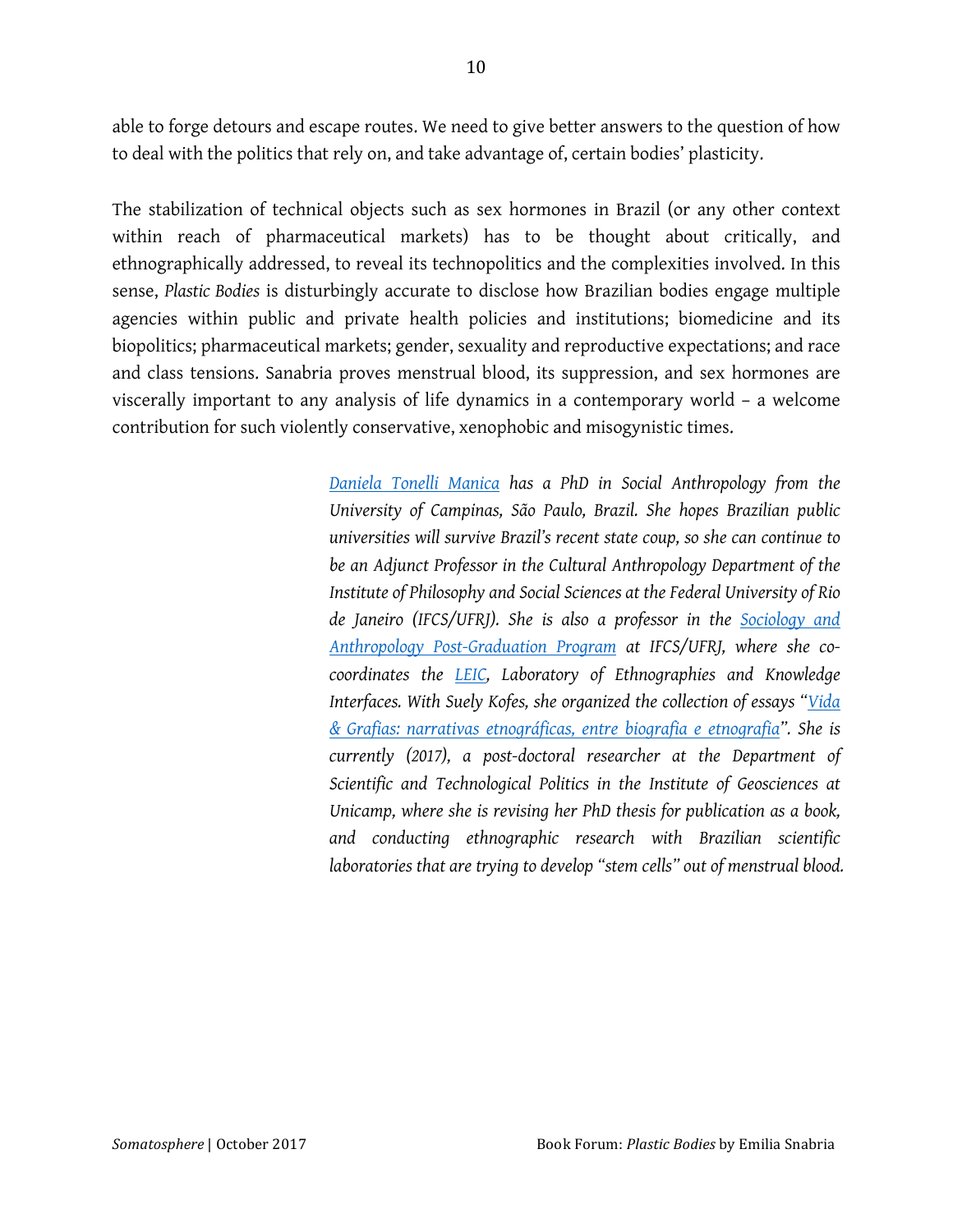## Plastic!bodies

#### EMILY YATES-DOERR *University+of+Amsterdam*

*Plastic Bodies* is an extraordinary monograph, produced from a decade of careful engagement with techniques of place-making, othering, and ethnographic theory. Anthropology at its very best, this is work that makes evident the plasticity of the binary. Through gripping stories of the self in the other, the here in the there, nature in artifice, and the beauty in mess, readers come to understand that binaries are always socially made. Because sociality is not fixed, binaries are always on the move. When differences take the form of one side or the other, this is never the end of the story.

#### *"War on Menstruation!*"

Sanabria's study of the role that sex hormones play in contemporary social life in Salvador, Brazil opens with a troubling observation. Contraceptive hormones, taken by well over 100 million women worldwide, are increasingly marketed in Salvador as being more natural than menstruation. Both evolution and religion are drawn into the fold: *Your grandmothers, pregnant and nursing, did not have regular periods*; *Eve did not menstruate!* To regain a woman's natural state in conditions of modernity, preventing this "useless waste of blood," experts routinely tell women that it is necessary to incorporate ever more pharmaceutical hormones into the body. Suppression in the name of liberation.

That well-financed marketing campaigns brand hormones as natural has particular salience in the global south, where neo-Malthusian concerns for overpopulation serve to justify interventions that seek to control much more than population size. Readers will come away from the book with a clearer sense than ever that blood – and bleeding – are sites at which social hierarchies are reproduced and renegotiated. But as the intersectionality of gender and race becomes obvious, so too does it become obvious that ontologies of gender and race are situated in environments that do not easily travel. That race and gender are co-constitutive in Bahia has different material effects than their co-constitution elsewhere. (In this sense, the text is a nice corrective to what Sanabria refers to as anthropology's "bad habit" of mistaking multiplicity for relativism).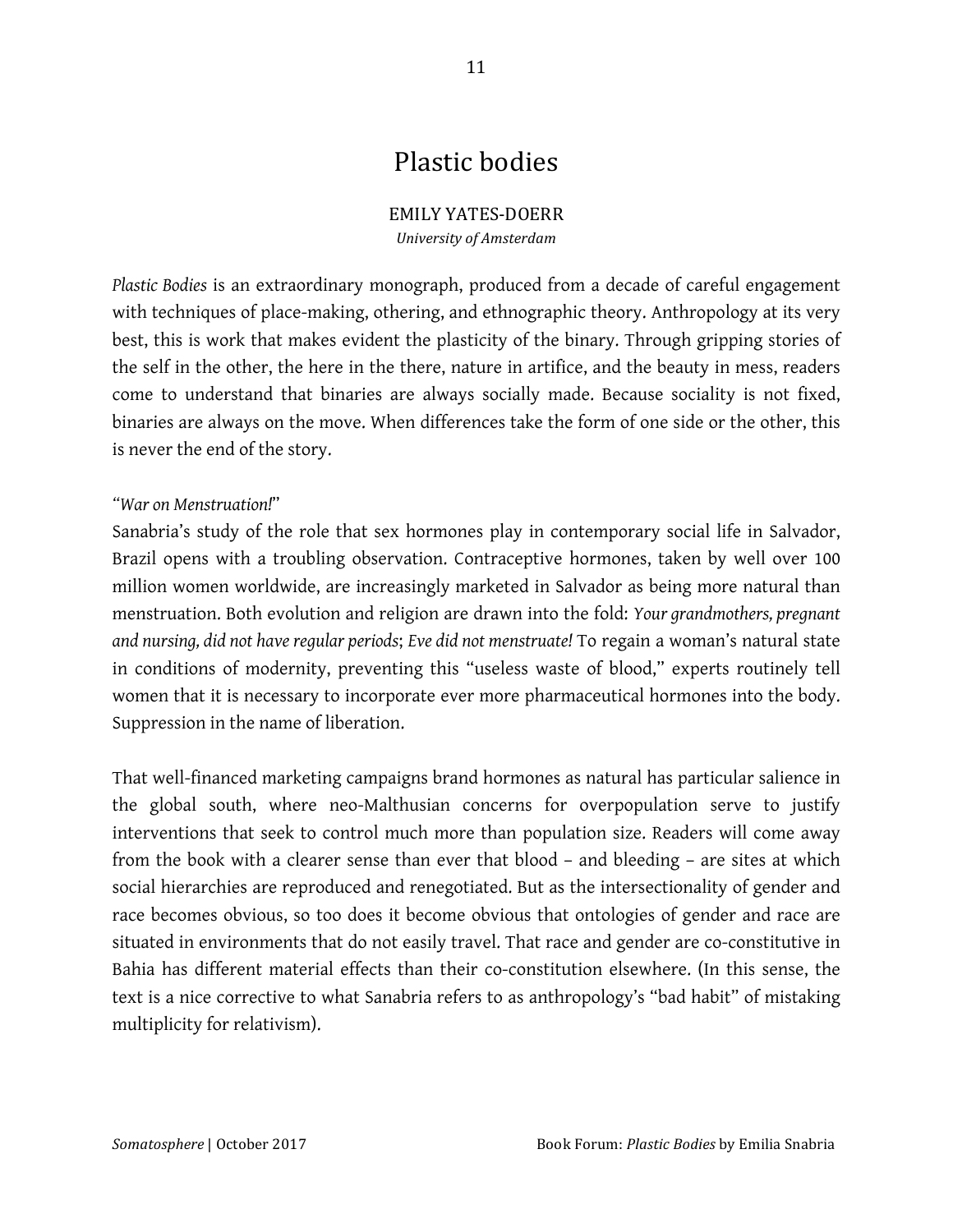12

As plastics in the form of pill packages, synthetic injections, and their toxic environmental afterlives are among the objects studied, *plasticity* becomes the driving analytic of the text. Sanabria situates the term as a capacity to receive form, and also as a capacity to give form in that it carries resistance. She draws on the writing of Malabou to make a distinction between flexibility and plasticity. "Flexibility" has been colonized by neoliberalism, a critique made by many, including Emily Martin's brilliant *Flexible Bodies* some decades ago. Plasticity, however, is not merely receptive but adaptive. The term connotes polysemeous dimensionality, containing both determination and a capacity to be otherwise.

The book takes an "object centered" approach, following hormones through their diverse leakages in and out of practices of medicine and everyday life. At the same time, Sanabria intervenes with a smart twist on object-centered anthropology by showing that objects might be better conceived as materialities, or, more precisely, "accreted socialities." Building upon scholarship attending to the social lives of medicine, she shows us how making an object travel requires that a certain amount of context must travel as well. The context that travels is not innocent, as becomes clear through careful ethnographic description of the chemicals available in fertility drugs, how they are marketed, and in whose bodies they wind up. (Sanabria also gives us her own exquisite reflections about what has been written in and out of the story she tells. Pages 195-197, especially, might be required reading for everyone interested in writing ethnography because they do such a fantastic job of unpacking the problems of describing an "other" place that, in living and in writing, becomes one's own.) Traveling context – and the constant making and unmaking of material sociality that goes with this – is what the analytic of plasticity helps the reader to grasp.

The text critically engages with bodily integrity, demonstrating how people treat the body as bounded while simultaneously attending to its malleability. At the heart of plasticity is the shift in focus from *either/or* to the space of and, and, and. Bodies are bounded, *and* they overflow their boundaries. This is where the innovative force of plasticity becomes especially powerful and Sanabria's contribution to decolonial anthropology so compelling and urgent. It's not "the body" that needs to be overturned, but rather the logic underpinning "matters of fact" that requires something to be either one thing or another. Plasticity, as such, is not so much a condition of possibility; it is a condition of actuality, that applies not only to bodies in Bahia, but to *every body*— although people in Bahia may generally have a better sense of this truth than most. In Bahia, nature, as well as *matters of fact,* have long been taken to be plastic.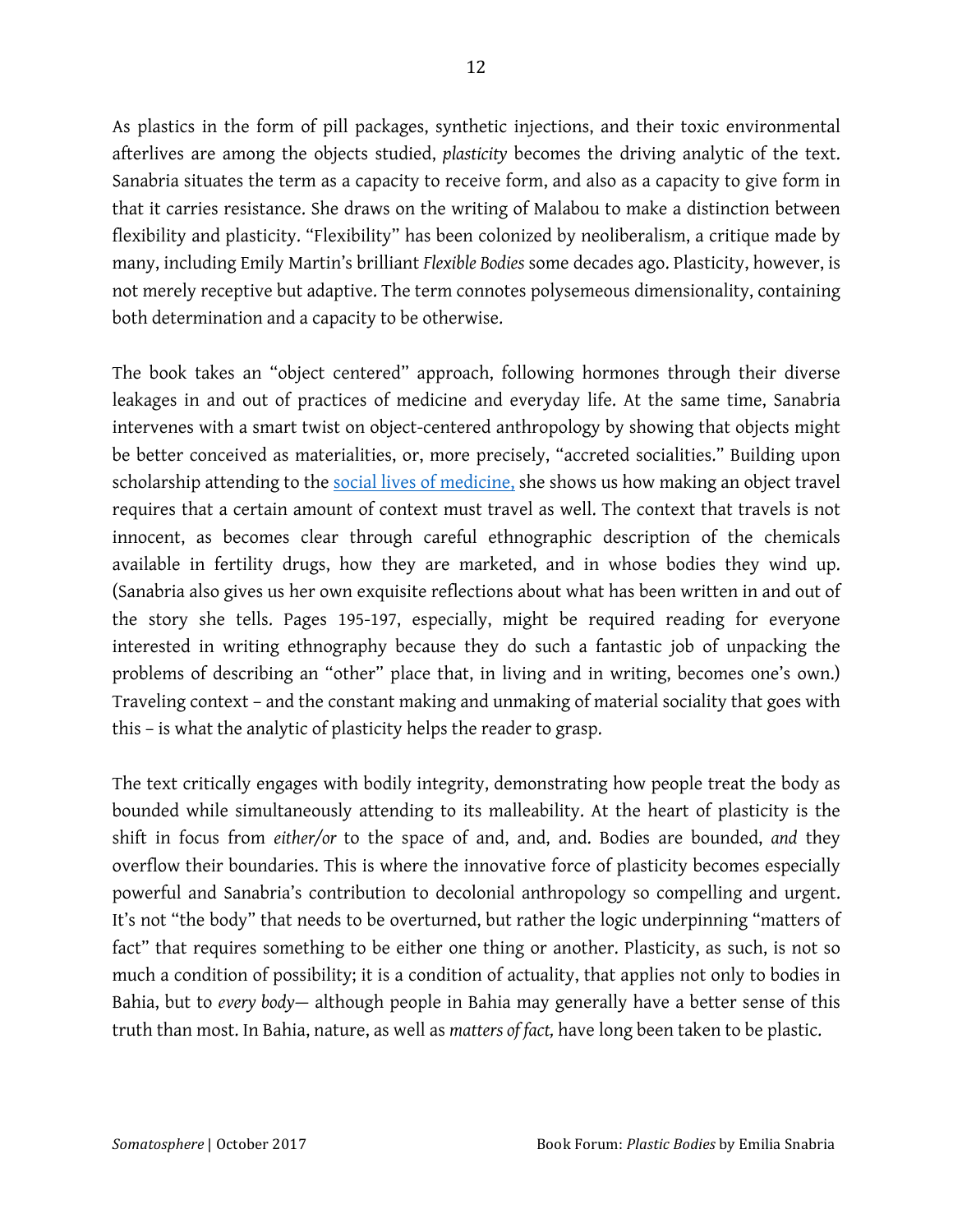In its meticulous focus on Salvador, *Plastic Bodies* offers readers from elsewhere powerful insight into a revolutionary politics of bodies. I am wary of re-centering contemporary US politics in the discussion, given that American politics are already taking up a great deal of academic space. Yet because US Americans have so much to learn from the ways in which Latin Americans – and particularly Latin American women – have responded to centuries of suppression*,* a brief comparison seems worthwhile:

As with much in political life, *Plastic Bodies* confronts us with deeply entrenched misogyny. Picture a so-called expert who unflinchingly describes a woman as a dog in estrogen-emitting heat, and suggests she should use the drug *Elcometrine* to control her body since she has "no tail to prevent penetration." Elsewhere: a doctor who threatens Sanabria, while gently stroking her cheek, with the promise that if she doesn't take hormones she'll "live to regret it." Powerful men who treat women as property are not new; capitalism and democracy alike have been founded upon this abuse. Still, for as long as there has been abuse, so too have women engaged in its refusal in powerful ways. I'm struggling with my language here, for I'm not sure that refusal, which retains focus in "no," best characterizes the ways in which women in the text, even amid a good deal of horror, cultivate vibrant, alter-native pathways of joyous living (that their productive activities get such little academic and political space does not mean they are not shaping the world). In her response to the book forum, I would be interested to learn more about how Sanabria thinks the work of "and, and, and" can interfere with the misogyny of politics as usual today, and how might this be different from – or, better put, *multiple to* – the spaces of proliferation encouraged by promissory pharmaceuticals (in which a production of possibilities resonates with insatiable capitalist longing).

I suppose an answer to this question is already anticipated, since the book might be read as an intervention that unsettles the way in which interventions have tended to proceed. Sanabria shows how the rhetoric of choice underpinning much of the global push for change embroils us in a limitless, and violent, spiral around the desire for more intervention—and with this, more of a certain kind of nature. Drugs to encourage "natural" libido in the face of latecapitalist exhaustion, drugs to then control the side effects of these drugs, and yet more drugs to control the side effect of those to achieve the most natural state of all. Just yesterday in Guatemala, where I'm writing this commentary, a midwife told me that it took ten injections of different neurotropas to cure a patient of her husband's adultery and alcoholism, to return her to a place of balance. Sanabria's text is filled with similar stories.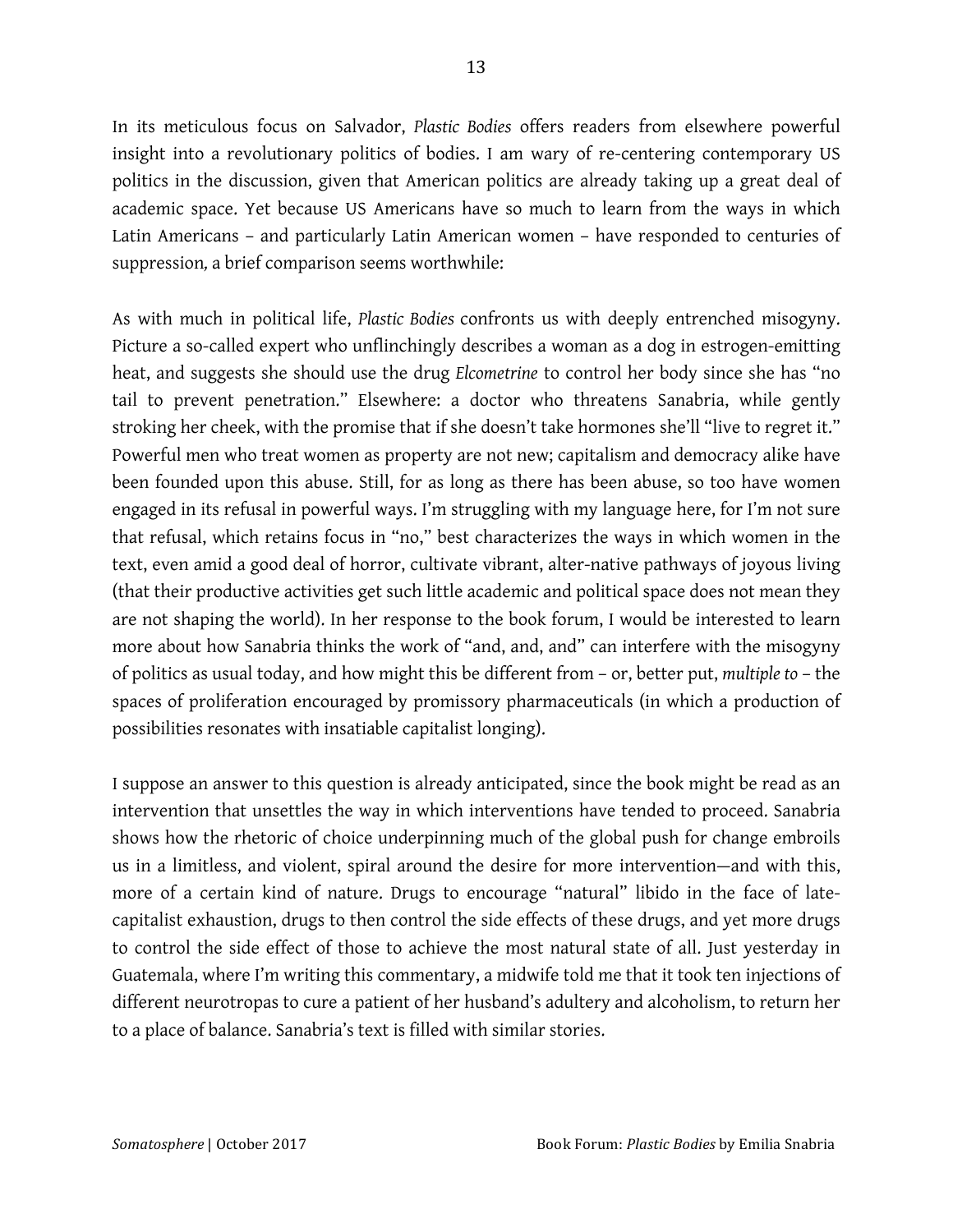In the face of technologies that are either counterposed to nature or used in the name of nature, Sanabria works to articulate a mode of being technological that is not defined by its relation to nature. In doing so she shows us that the distinction "not intervened in / intervened in" (which might be read as natural/cultural) is not the correct site at which to evaluate the politics of intervention. This observation is critical for undoing a dangerous, flawed comparison between the partiality of nature made apparent by feminist science studies and the "alternative facts" deployed to justify racist and sexist politics today. Indeed, the capacious ontologies of mattering described in *Plastic Bodies* bare no resemblance to the 'posttruth' that is leveraged by neo-conservative politics. The book makes evident that we are no way *beyond* truth; that truth is multiple, makes it ever more urgent.

Sanabria leaves us with the idea that instead of projects that desire after that which is natural, we might instead focus on design.

*"We need to learn with the explosive and potentially corrosive character of plasticity, without yearning for a lost stable referent or investing too much hope in an endless flexible promissory future."*

We might, in other words, move closer to the generative capacity of spaces that are otherwise to dominant and dominating narratives (while also recognizing how much more than 'narrative' is at stake). A world of plastic bodies may be unsettling for those who long to live upon the solid ground of "nature." And that is exactly right: unsettling nature is precisely what we should be doing. The forms of sociality that we will need to remake in its place may not be solid—*and* this is why they hold tremendous, and ever more necessary strength.

> *Emily Yates-Doerr is an Assistant Professor of Anthropology at the University of Amsterdam. With Christine Labuski, she organized and edited the recent Somatosphere series, "The Ethnographic Case."*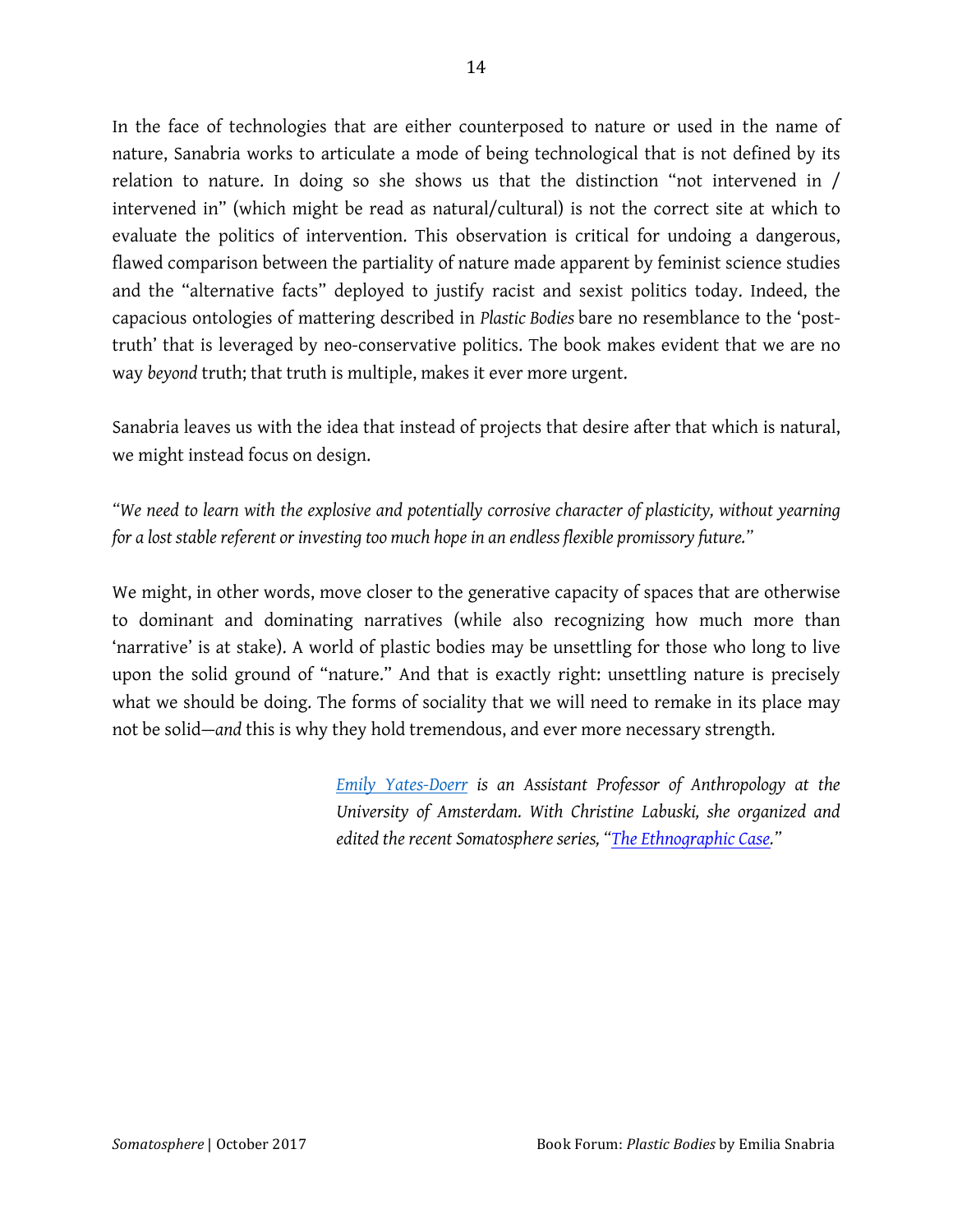### A!response

#### EMILIA!SANABRIA

*Ecole Normale Supérieure de Lyon*

A fake (menstrual) period? As I began exploring potential fieldsites, I rapidly came across the phenomenon of menstrual suppression which featured widely in global media in the mid-2000s. While the Financial Times evaluated the economic burden of menstruation on the economy (but had little to say about the surplus value menstrual suppression generates for the pharmaceutical industry), women's magazines featured enthusiastic neo-feminist editorials lauding the benefits of freeing oneself of the biological obligation to menstruate. The periods induced by the oral contraceptive pill's 7-day interval were rebranded as "fake." Some, most notably the Bahian gynaecologist Elsimar Coutinho, pushed the rationale further, arguing that menstruation is unnatural and "useless," the product of civilization which reduces the intervals between pregnancies and the duration of lactation (Coutinho, 1999).

My objective had initially been to remedy what I saw as a dearth of ethnographies that dealt with women's experiences of menstruation. The ethnographic record is full of analyses of menstrual symbolism, but there was less, if anything - beyond Emily Martin's (2001) seminal[1] *The Woman in the Body* – on how women experience and manage their bleeding. In the course of fieldwork, the question of menstruation gave way to that of pharmaceutical sex hormones and their repackaging, as women are increasingly proposed contraceptives to manage, interrupt or reduce their periods. As I began to follow hormones, fieldwork led me to places I had not initially foreseen: a blood donation centre, the operating theatre where vasectomies and tubal ligations are conducted, the weekly meetings of the Bahian Association of Travestis, the state of Bahia's health secretariat's IT services or a compounding pharmacy where vats of imported powdered hormones are handcrafted into subdermal hormonal implants. Salvador da Bahia is an exuberant and generous city (or at least it was). Decades of clinical trials for hormonal treatments – including many of those that eventually led to the FDA approval of the highly controversial Depo-Provera three-monthly contraceptive injection – made it an ideal place to carry out ethnographic fieldwork around these questions and to link them to broader issues of modernization, changing labour and gender relations, situating them within stratified biopolitical projects.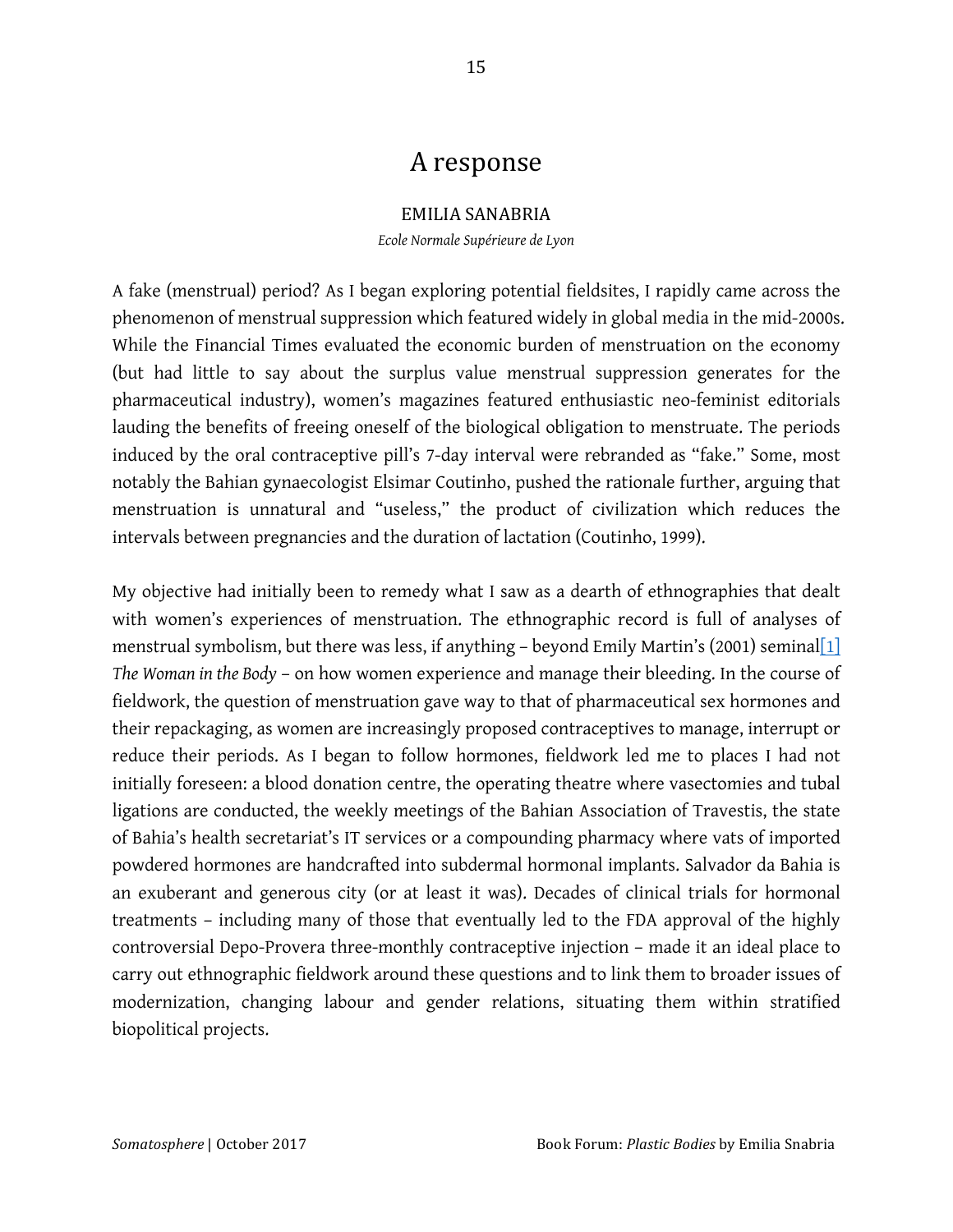To make sense of menstruation and its hormonal transformation, it became clear that I needed to situate this within a wider economy of bodily plasticity in Brazil, from plastic surgery (Edmonds, 2010; Emonds & Sanabria, 2014) to the epidemic of c-section births (McCallum, 2005). This placed plasticity and the policing of the boundary between nature and artifice at the core of the inquiry. The book thus stemmed from a concern that arose as I thought about bodies – women's bodies in particular – *from* rather than *in* Brazil. Through a decade of fieldwork and engagements with colleagues and friends in Brazil I came to better understand certain implicit assumptions I inherited about bodily norms and to identify more clearly the bodily norms that pervade our analytics. This book is an attempt to render some of this in a manner that does not reduce it to a difference between here/there but rather explores the variegated contingencies and normativities through which bodies come into being and take shape.

As I worked against naturalizing assumptions about what bodies are, seeking to reveal ethnographically how they are made to be what they become, it gradually became clearer that my central question was really about how the body's capacities are moulded, manifested or policed, and to what ends. When I began this work, the literature I encountered often presented the body as a kind of blank canvas, differentially inscribed by "culture." Fieldwork challenged this idea profoundly. Bodies, it appeared, not only receive new form and content from their environments, but are plastic. That is, they give themselves (new) form through such transactions, while enduring. Such a statement is of course the luxury of hindsight, and of having had the chance to think through these issues over time. The central concern with boundaries and hygiene that organised the dissertation evolved into a reflection on plasticity and the tension between change and endurance, between what is given and fixed and what is transformable.

I first discovered Anita Hardon's inspiring work on pharmaceuticals and contraceptives in Portuguese translation during my first visit to Brazil and still have the battered and much annotated photocopy! This work was incredibly useful in setting about fieldwork – its own precursor in multi-sited ethnography – and provided a fabulous place from which to probe the intermingling and entwinement of pharmaceutical effects. To have the opportunity to work through these questions with her has been a rare privilege, not least thanks to the immensely generous and enthusiastic approach she cultivates. Chapter 5, in particular, owes much to the extended conversation Anita and I have had, drawing on this to explore in detail the materiality and "thingines" of hormonal drugs – beyond their pharmaceutical compositions. I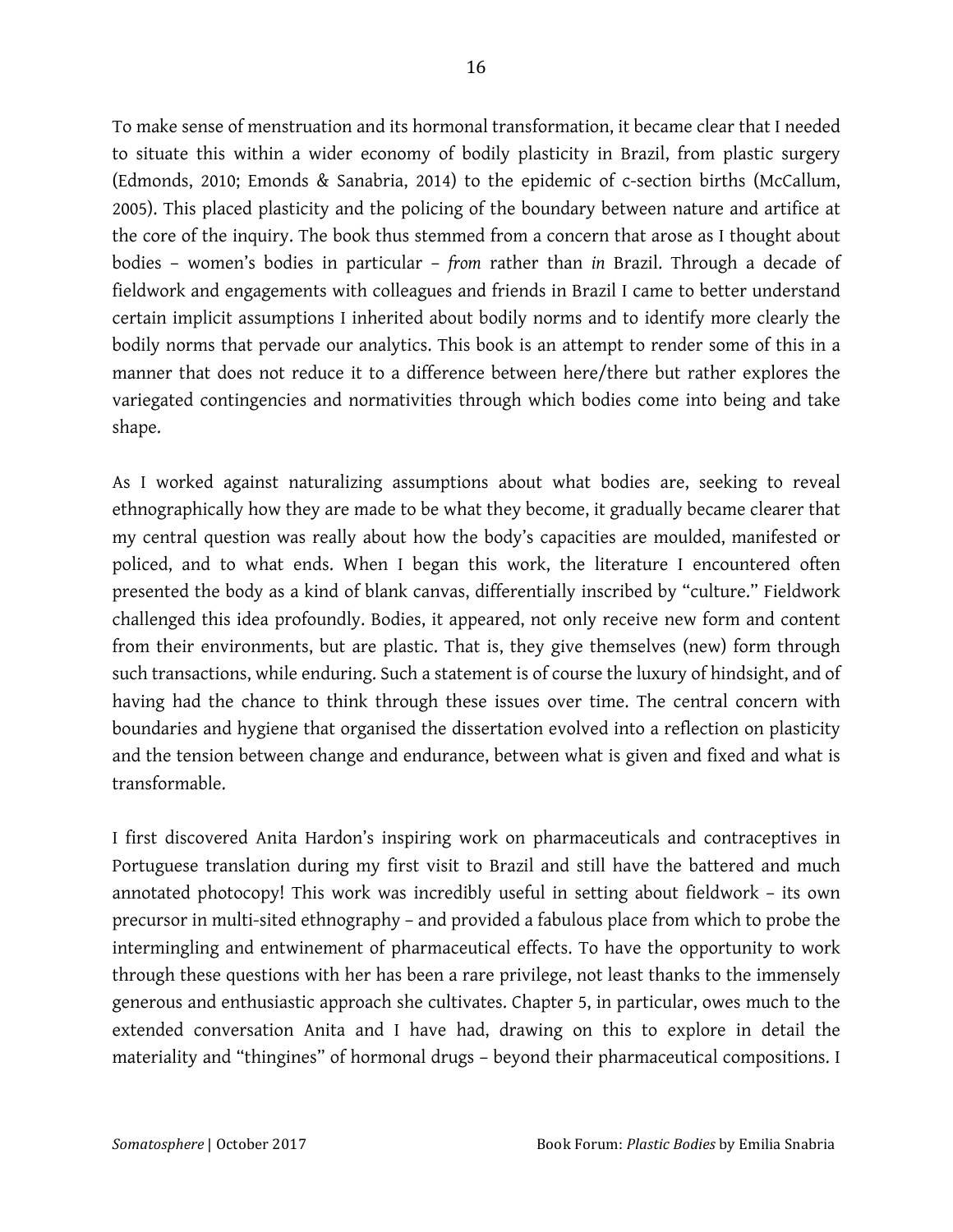use this case to suggest that pharmaceuticals – and hormones in particular – have a great deal to contribute to feminist theorizations of materiality. Through this case and in the work I have been pursuing since alongside Anita in the ChemicalYouth program (https://chemicalyouth.org) I have been thinking through materialsemiotic entanglements in ways that do not purport to know before the ethnographic inquiry where things are situated along material-semiotic continuums. In our forthcoming review (Hardon & Sanabria, 2017), we ask which of the potential pharmaceutical efficacies a drug has are actualized out of the myriad possible local iterations of pharmaceutical action. We explore the political, economic and regulatory labour that goes into facilitating or blocking certain efficacies over others.

Daniela Manica picks up the "paleofantasy" theme that runs through the tautological idea of returning the female reproductive organs to their purported natural state through artifice (synthetic sex hormones). While this idea may seem strange to readers in the US or Europe, it has a certain immediacy in Brazil on account of the relatively recent reduction in birth rates. One nursing auxiliary I interviewed had been using Depo-Provera for twelve years to suppress menstruation because of painful periods. During a conversation we had over coffee, after a busy morning attending patients in a health post on Salvador's periphery, she explained: "Woman was made to procreate, not menstruate. It is only with modernity that woman had to leave the household and take charge of her own life. This is what made her menstruate." This idea was reiterated time and time again in my encounters in Salvador. These are accounts of the social making the biological. As such, they invert the common idiom of the social being "after nature" (Strathern, 1992) while paradoxically appealing to a real, original biology.

Writing a book like *Plastic Bodies* was an ambiguous endeavour. Part of this stems from the ambiguity inherent in Bahian social life, a point that Elena Calvo Gonzalez highlights in her review. Anything one writes about Salvador can be unwritten or contradicted. In this sense, Daniela Manica and Elena Calvo Gonzalez's reviews matter immensely to me, as doing justice and conveying accurately something of the reality I observed in Brazil raised substantial anxiety. Beyond this productive anxiety, it became an opportunity to reflect on location and my own relation to Bahia as a place from which I was thinking. This was further complicated by the fact that Bahia, while partaking in something distinctively recognisable as a modernist agenda, almost deliberately challenges the categorical distinctions upon which such agendas are constructed (or at least analysed within academic discourse), preferring what van de Port (2011) aptly sees as a Baroque aesthetic which is inclined to mixing and troubling totalizing narratives. So rather than highlight the plasticity "there," so to speak, the text attempts to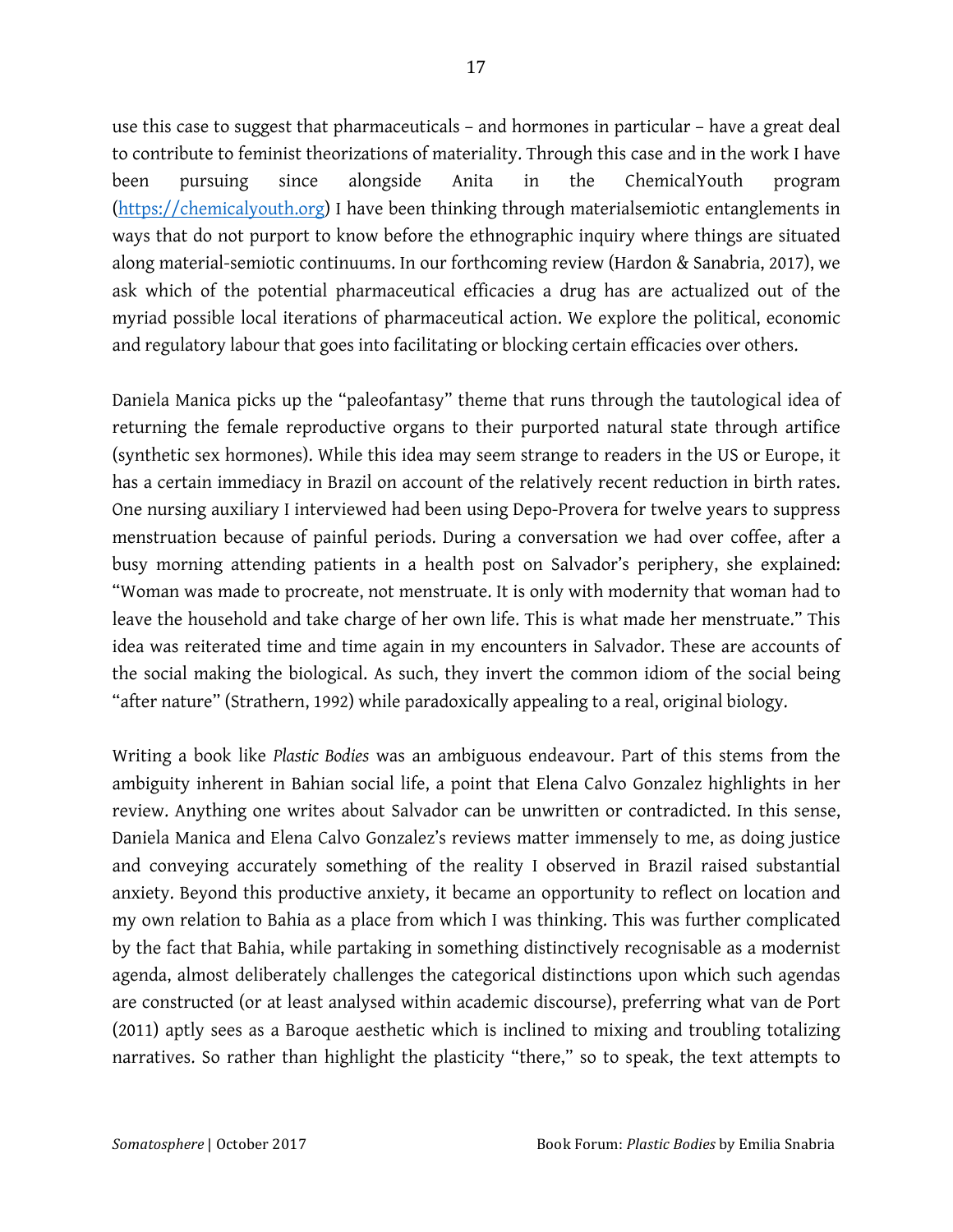underwrite *from* Bahia the implicit assumptions concerning fixity and essence that continue to pervade the analytics and conceptual tools of academic discourse.

That the reviews assembled here come from colleagues located in Brazil and the Netherlands is meaningful with regard to this point, for much as I sought to problematize the "there" of fieldwork, I also sought to trouble the implicit "here" from which I was writing, inspired by the work colleagues in these places are producing as they unwrite the implicit placedness of theory (Mol, 2014; Yates-Doerr, 2015). Indeed, being based in France, writing about and from Brazil for a North American Press posed more than linguistic challenges – a point I have been fortunate to discuss at length over the course of an immensely productive conversation with colleagues at the University of Amsterdam, in particular Emily Yates-Doerr. The passage she describes as "exquisite" is deeply informed by the inspiring conversations we've had about place, theory and writing. The question she poses in her review, namely where the difference between my Bahian-inflected commitment to multiplicity or insistence on staying with the trouble of contradiction (before we were given such an apt turn of phrase by Haraway to name what we were trying to do) and the insatiable horizon of capitalist growth lies. It's a challenging provocation, and the line between the two, as she rightly notes, is a treacherously thin one. My answer is that the book was an attempt to respond to multiplicity and contradiction with a "both, and" as an alternative to the categorical work of differentiation that theory oftentimes operates in counter-posing or contrasting with "either, or." This ("both, and") is a small, but I feel significant difference to "and, and, and". Moving back to the conceptual language of the book, the difference between "both, and" and "and, and, and" is precisely the difference that Malabou leverages between plasticity and flexibility. And it is in that small space of difference that we may perhaps have most to hope for.

This ties into the questions that Daniela Manica poses in her review, namely what the notion of bodily plasticity might entail politically. "Should our bodies be less plastic, and more closed?" she asks while pointing to the issue of hormonal "excess" and proliferation as a politically ambiguous zone when unleashed from its natural referent. In *Plastic Bodies*, I argued that the distinction between nature/culture is not the place to ground our political response. Grounding a feminist resistance in women's anatomy is deeply problematic. It relies on an apolitical understanding of biology that is blind to race, trans-, queer- and non-reproductive personhood. In her response to the book, Daniela Manica thus asks how to we address a politics that takes advantage of bodily plasticity? While we – as feminist scholars – may welcome this move away from the natural it is not without a valid concern for what can unwittingly come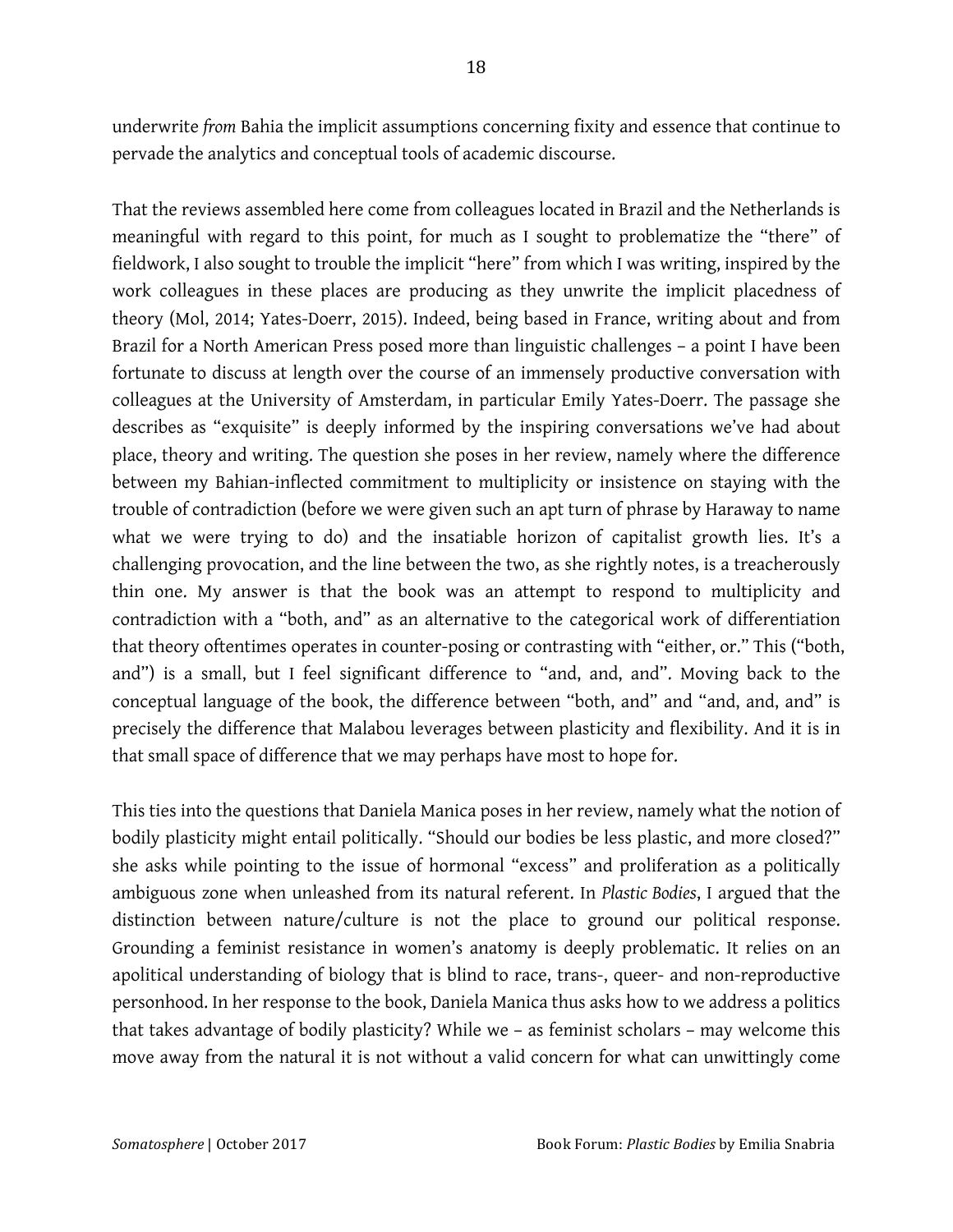meddled with this. The excess agency of hormones that is put to work emancipatorily by travestis, as Daniela Manica astutely notes, is the very same agency that is also used to reinscribe sex binaries and normativities. The answer for me is again in the distinction between plasticity and flexibility. The oppressive or exploitative politics that Daniela Manica refers to is one that exploits flexibility's infinite extendability, not plasticity. For to recognize plasticity, politically, would mean to recognize not just one pole of plasticity (the capacity to change and receive form) but also – and crucially – *simultaneously*, the capacity to endure, to yield a constraint to such demands. The promise of plasticity thus defined is that it has this "both, and" capacity to bring together two otherwise opposed meanings: that of necessity or determination of form and that of liberty or capacity to become otherwise. The tension between them is what constitutes the force of this concept and, I believe, its political promise within the rich repertoire of feminist responses to neoconservative orderings and categorical differentiations.

### References

Coutinho, E. (1999). *Is Menstruation Obsolete? How suppressing menstruation can help women who suffer from anemia, endometriosis, or PMS.* Oxford: Oxford University Press.

Edmonds, A. (2010). *Pretty Modern: Beauty, Sex, and Plastic Surgery in Brazil*. Durham, N.C.: Duke University Press.

Hardon, A., & Sanabria, E. (2017). Fluid Drugs: Pharmaceutical Anthropology Twenty Years On. *Annual Review of Anthropology*, *46*.

Martin, E. (2001). *The Woman in the Body: A Cultural Analysis of Reproduction* (2nd editio). Boston, Mass.: Beacon Press.

McCallum, C. (2005). Explaining caesarean section in Salvador da Bahia, Brazil. *Sociology of Health & Illness*, *27*(2), 215–242. http://doi.org/10.1111/j.1467-9566.2005.00440.x

Mol, A. (2014). Language Trails: "Lekker" and Its Pleasures. *Theory, Culture & Society*, *31*(2–3), 93– 119. http://doi.org/10.1177/0263276413499190